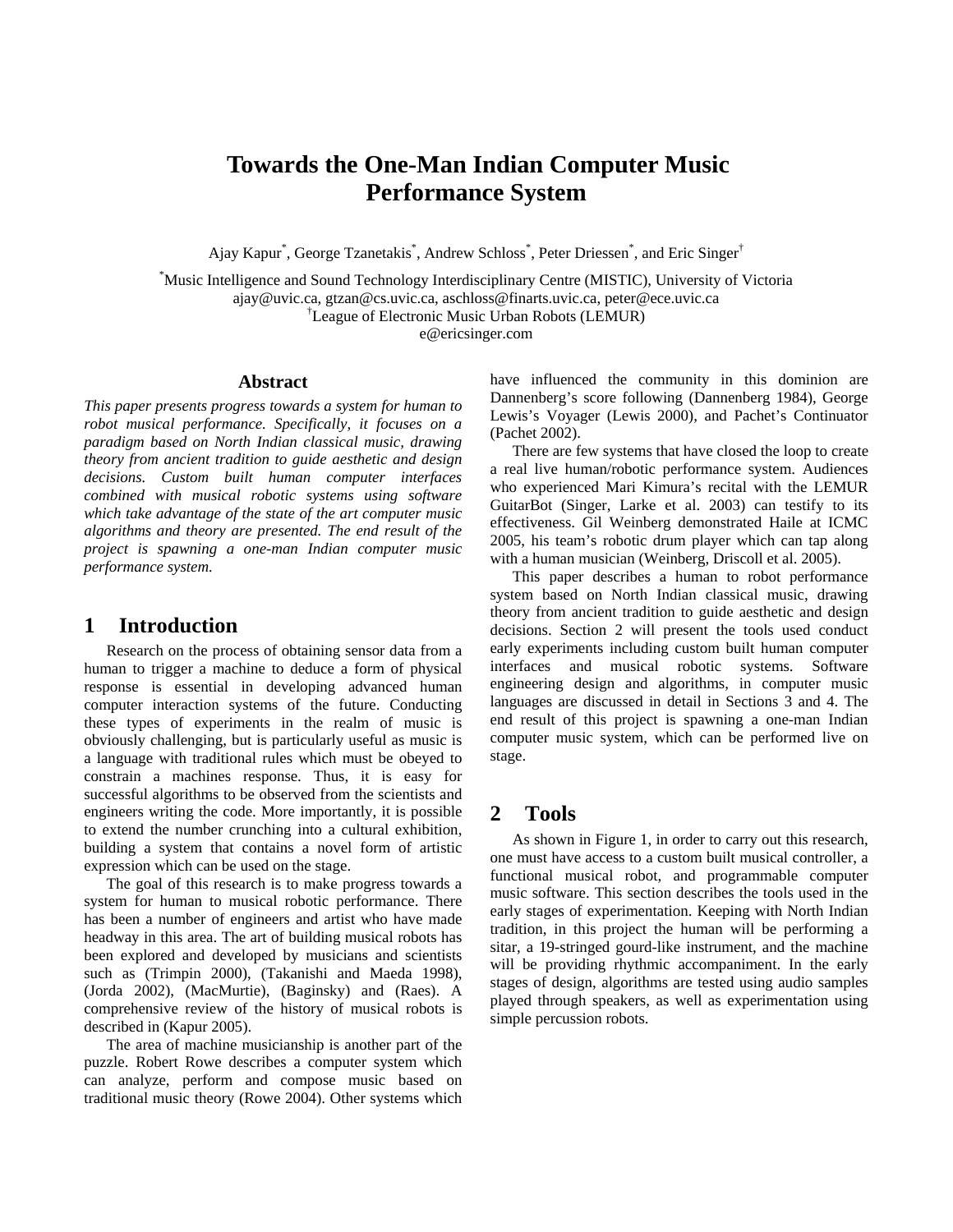<span id="page-1-0"></span>

Figure 1 - Human/Machine Music Performance System Diagram.

## **2.1 Machine Perception**

In order for a robot to interact with a human it must be able to sense what the human is doing. In a musical context, the machine can perceive human communication in three general categories. The first is directly through a microphone, amplifying the audio signal of the human's musical instrument. The second is through sensors on the human's musical instrument. The third is through sensors placed on the human's body, deducing gestural movements during performance using camera arrays or other systems for sensing, analogous to the machine's eyes.

**Sound.** The sound of the sitar is easily obtained via a contact microphone/pickup clipped on to the bridge of the instrument.

**Sensors on Musical Instrument.** The ESitar (Kapur, Lazier et al. 2004) is a hyperinstrument which obtains musician's gestural data of traditional performance techniques. Fret detection and thumb pressure are the two key pieces of information used to capture musical meaning and method. This year, development on the ESitar 2.0 has begun. A specialized sitar maker in Miraj, India, named Shahid -- was sought out to custom build a traditional sitar which could accommodate digitization.

**Sensors on the Human Body.** The KiOms (Kapur, Yang et al. 2005) are controllers which can be attached to the human body (shown in [Figure 2\)](#page-1-1). These interfaces were influenced by the first ESitar, where a KiOm-like device was attached to the head of the musician. The KiOms convert 3-axis accelerometer readings to MIDI for use with any audio software, or synthesizer. Twelve KiOms were built, so the performer can put them on their head, hands, arms, and feet.

<span id="page-1-1"></span>

Figure 2 - The KiOm Wearable Sensor.

#### **2.2 LEMUR ModBots**

ModBots (Singer, Feddersen et al. 2004) are modular robots that can be attached virtually to any fixture. These devices controlled by Pulse Width Modulation (PWM) on a microcontroller, respond to a varying supply of voltage to control a linear actuator rotary motor. These robotic devices listen for MIDI signals and can be affixed to simple folk Indian drums, a drum set, or any percussion instrument from around the world.

## **2.3 ChucK**

ChucK (Wang and Cook 2003) is a concurrent, stronglytimed audio programming language that can be programmed on-the-fly. It is said to be *strongly-timed* because of its precise control over time. Concurrent code modules that independently process/sonify different parts of the data can be added during runtime, and precisely synchronized. These features make it straightforward to rapidly implement and experiment with composition algorithms, and also to fine tune them on-the-fly. ChucK is a language to get ideas implemented quickly, and test if concepts are a success.

#### **2.4 Marsyas**

MARSYAS (Tzanetakis and Cook 2000) is a software framework for rapid prototyping and experimentation with audio analysis and synthesis with specific emphasis to music signal and music information retrieval. It is based on a data-flow architecture that allows networks of processing objects to be created at run-time. A variety of feature extraction algorithms both for audio and general signals are provided. Examples include Short Time Fourier Transform, Discrete Wavelet Transform, Spectral and Temporal Centroid, Mel-Frequency Cepstral Coefficients and many others. In addition Marsyas provides integrated support for machine learning and classification using algorithms such as k-nearest neighbor, Gaussian mixture models and artificial neural networks.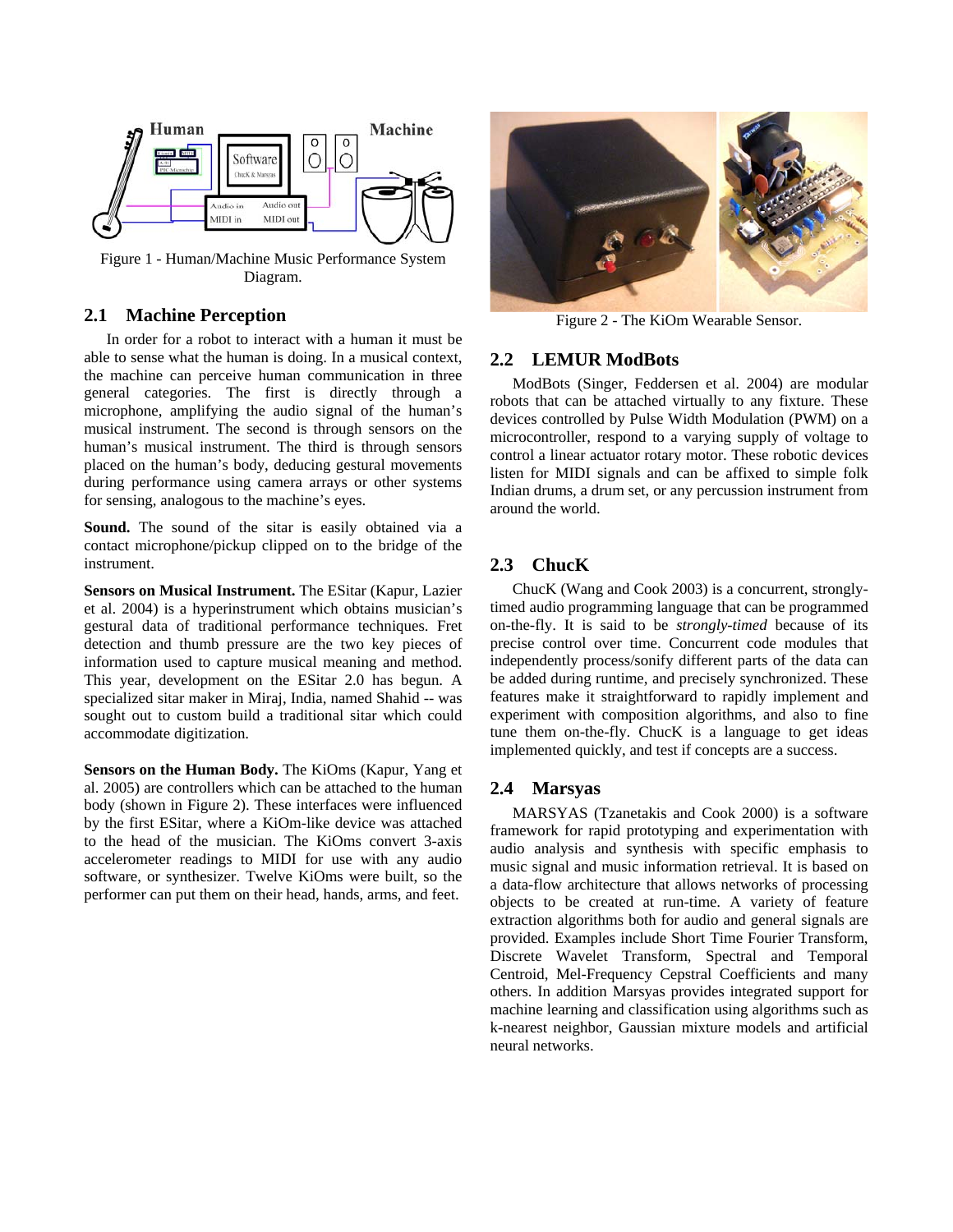## **3 Development using ChucK**

Development in ChucK fall into three categories: sitar synthesis experiments, beat accompaniment, and robotic accompaniment.

#### **3.1 Sitar Synthesis Experiments**

This section involves combining the sensor data from the ESitar, KiOms with the audio signal for the pickup to create synthesize modified sounds for artistic expression.

One simple implementation was to use the physical model unit generators embedded from STK Toolkit (Cook and Scavone 1999), such as the flute, clarinet, and even sitar models. Pitch is controlled by fret information, where as excitation is controlled by thumb pressure. Also, experiments with comb-filters, delay lines, ring modulation, and controlling moog synthesizers all proved to be successful and straightforward to implement and control.

Using the class structure inherit in ChucK, a system to control the Line6  $PodXT<sup>1</sup>$  effects unit using the sensor data obtained. Every midi message which the PodXt excepts was programmed into the class, making it easy to modify parameters and experiment with a large variety of mappings. Successful developments include controlling Wah-Wah effect with the thumb sensor, controlling delay-timing with the KiOm's, and controlling frequency modulation with the fret information.

#### **3.2 Beat Accompaniment**

This section involves generating beat accompaniment with the sensor data from the ESitar and KiOms.

The first experiment was to simply loop a series of audio files, which together represent a beat. Sensor data from the ESitar and KiOms are used to control sound effects on of the individual loops, generating an ever-changing texture of rhythm. However, important parameters such as tempo, and beat variation are not possible in this type of implementation.

Thus, the second experiment was to create arrays of sample sounds which together comprise a beat. This way, tempo can be controlled and it is easy to generate beat variation. Audio effects for each sample are still controlled by sensor data. Tempo is automatically adjusted by obtaining tapping information from a piezo mounted underneath the sitar players foot. Figure 3 is a picture of a Taal Tarang digital tabla accompaniment box, which has 24 traditional tabla cycles (*thekas*) with a number of variations on each. The beats from this box are programmed into ChucK creating a tabla accompaniment toolbox ready to use for performance and more advanced techniques.

## **3.3 Robotic Control**

Initial experiments interfacing the ESitar with Trimpin's eight robotic turntables has already been described (Kapur 2005). In order to start using the ModBots in this system, a special class was created, making a modular system to control the robots from any pre-written program within ChucK. The two parameters to control, are which beater to strike, and how much voltage to send, which is equivalent to setting the volume. The first goal was to robotify the database obtained from the Taal Tarang box, which is accomplished using the same arrays but triggering beater events instead of samples. Voltage is set by sensors obtained the KiOm or ESitar.



Figure 3 - Taal Tarang Digital Tabla Accompaniment Box.

## **4 Development using Marsyas**

Development in Marsyas fall into two categories: audiobased beat detection experiments and MIR experiments.

## **4.1 Audio-based Beat Detection Experiments**

Marsyas has a large set of tools including feature extraction algorithms and machine learning algorithms which allow for more advanced experimentation in machine audition.

One idea is to use an audio file of a tabla recording or drum beat to trigger of the ModBots. Bass drum (*"Boom"*) detected hits would trigger one beater, where as snare drum (*"Chick"*) detected hits would trigger another. A system was designed to automatically detect *"Boom Chick"* of any sound files based on subband analysis and a comparison between using a wavelet-based front-end or FFT-based front-end was conducted (Tzanetakis, Kapur et al. 2005). Another method is to use machine learning algorithms to train a computer what different strokes sound like on the tabla, and automatically classify them in real time (Tindale, Kapur et al. 2005) and trigger the appropriate ModBot.

<span id="page-2-0"></span>[http://www.line6.com](http://www.line6.com/) (Accessed March 2006)